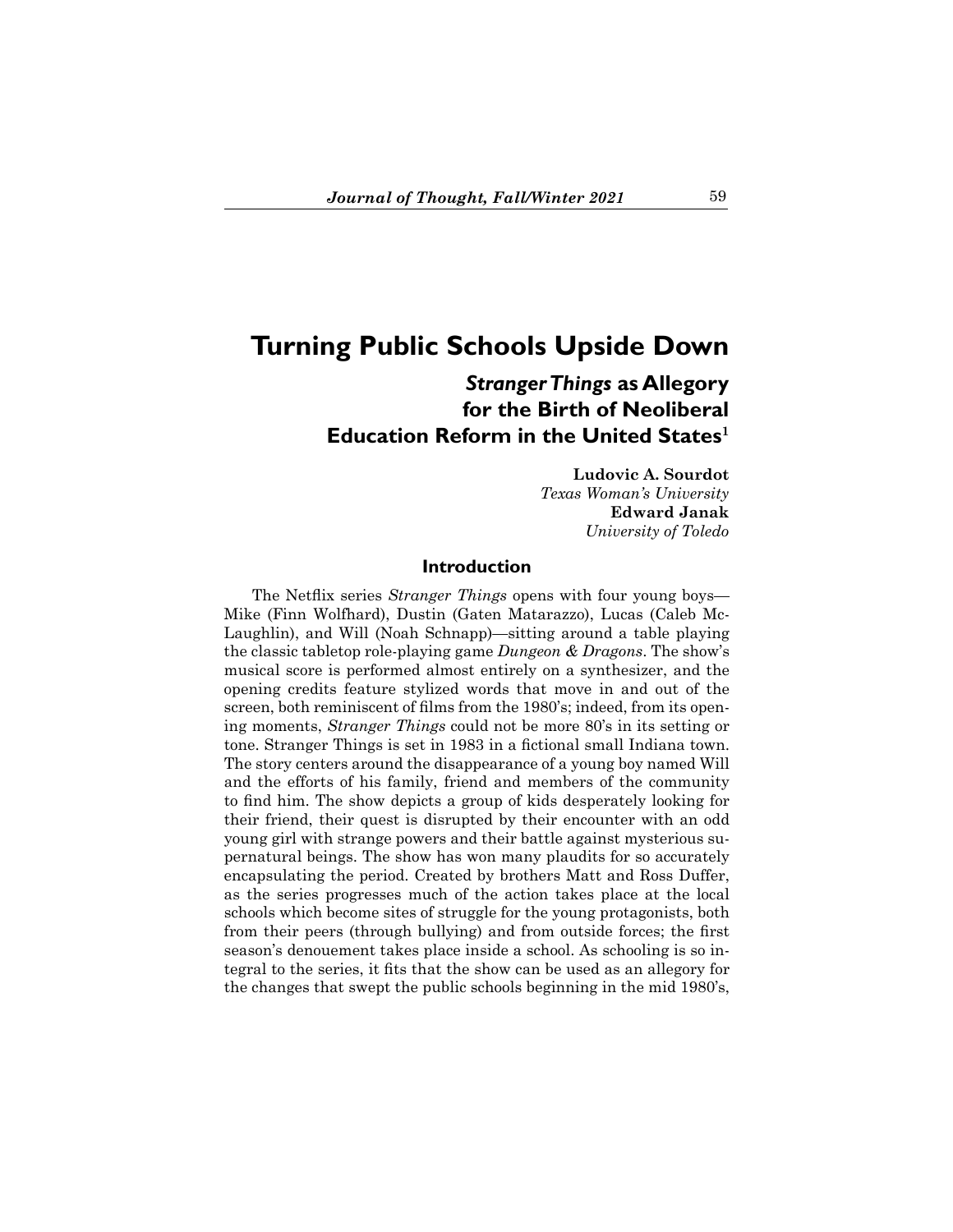particularly those that gave rise to neoliberal reform efforts in the public schools.

 The Duffer Brothers have granted numerous interviews since the show premiered; while they have explained at length that their own experiences growing up in an America suburb in the eighties have been the main inspiration in developing *Stranger Things,* they did not indicate why they chose to set the action in November 1983. However, 1983 is a pivotal year in the development of schooling in the United States (U.S.). With the election of Ronald Reagan and the publication of 1983's *A Nation at Risk* (ANAR), the public schools of the U.S. became swept up in a neoliberal wave that rose with the passage of America 2000 and Goals 2000 crested with the passage of 2001's No Child Left Behind Act, and spread with the 2009 formulation of the Common Core standards and subsequent passage of Race to the Top.

 This article uses the first two seasons of *Stranger Things* to allegorically explore the reforms that swept the public schools of the 1980s. Allegories are intended to illuminate a conversation in some way; we argue that just as the dark forces within the Upside Down completely reformed the lives of the show's protagonists and the town in which it was set, so too did ANAR reform the nation's views of public schooling, creating a sense of fear regarding the institution of schooling. The article begins with contexts through which the allegory can be understood. It explores the notion of public pedagogy in the current "Golden Age" of television, and presents a brief history of major periods of educational reform in the U.S. It then details Reagan's anti-education agenda and the publication of ANAR. Once this background is presented, the article explores the crux of the allegory: defining neoliberalism, how major characters and other elements from the show can be seen as metaphors for educational reforms of the 1980s. It concludes with a discussion of how this has impacted the current state of schooling in the U.S.

## **Media as Allegory: Public Pedagogy in the New Golden Age of Television**

 When *Stranger Things* premiered in the U.S. in July 2016, Netflix was praised for channeling the eighties the same way the AMC drama *Mad Men* did for the sixties. These two shows are emblematic of a new era in television programming started approximately ten years ago in the United States and dubbed the new golden age of television. Scholars in television studies and popular culture argue that this new wave of television programming has also brought a new kind of shows that make viewers think; according to Johnson (2006):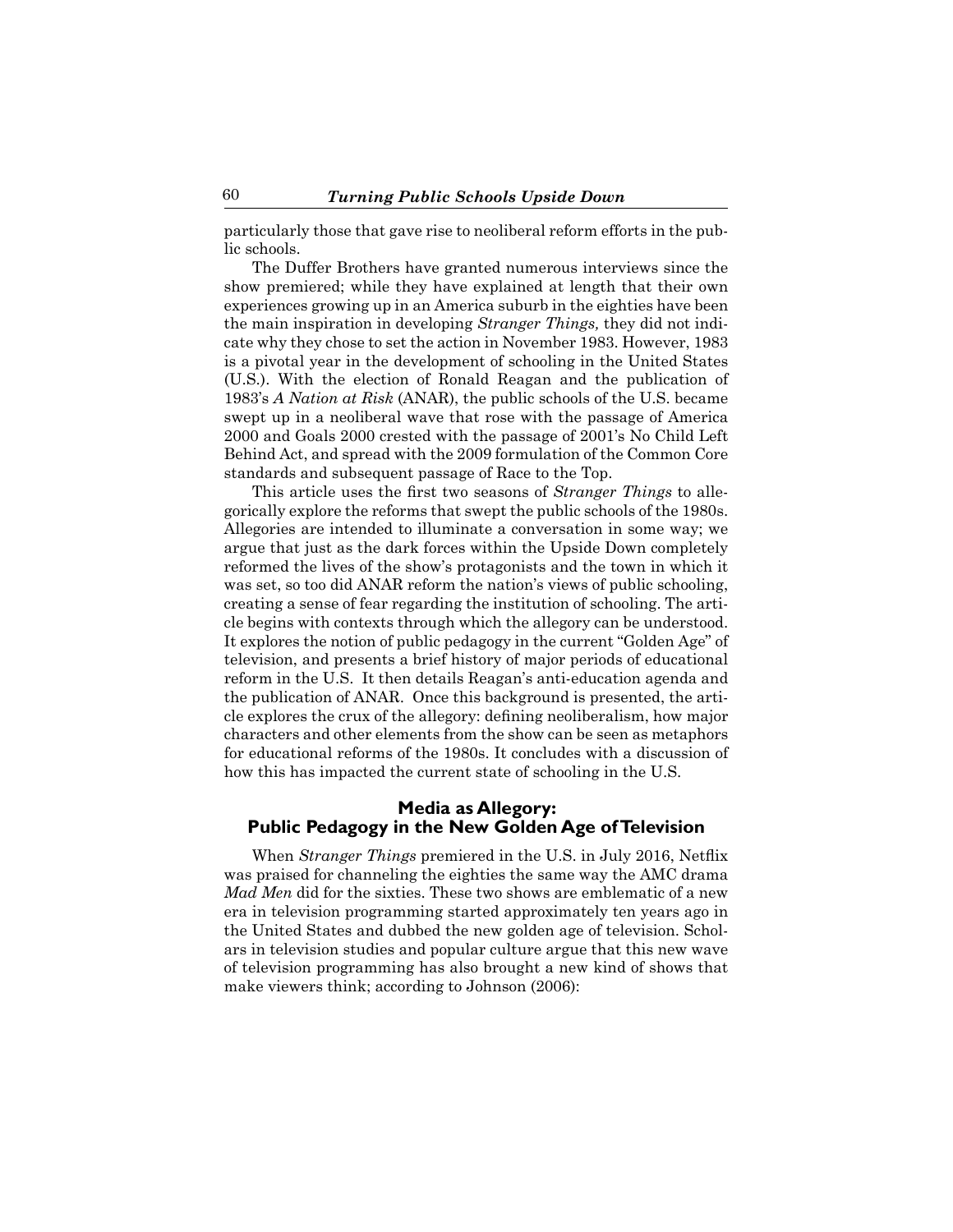Some narratives force you to do work to make sense of them, while others just let you settle into the couch and zone out…Narratives that require that their viewers fill in crucial elements take that complexity to a more demanding level. To follow the narrative, you aren't just asked to remember. You're asked to analyze. This is the difference between intelligent shows and shows that force you to be intelligent. (pp. 63-64)

 The success of the show has also been attributed to the unique ways in which the Duffer brothers paid tribute to major players in 80s popular culture such as Steven Spielberg, John Carpenter, and Stephen King to name a few. Therefore, in many instances, the action in the show is a clear reference to another iconic movie. For example, in several episodes the Duffer brothers pay tribute to Steven Spielberg's *E.T the Extraterrestrial* (Spielberg, 1982) imitating the famous flying bicycle scene.This practice is known as intertextuality. French philosopher and semiotician Julia Kristeva coined the word intertextuality in 1969 in *Word, Dialogue and Novel* (reprinted in Moi, 1986). Allen (2005) gave a useful working definition of *intertextuality* "the fundamental concept of intertextuality is that no text, as it might like to appear so, is original and unique-in-itself; rather it is a tissue of inevitable, and to an extent unwitting, references to and quotation from other texts" (Allen, para.1).

 Tillman and Trier (2007) emphasized the role the media play in our cultural discourse and argued for the use of popular culture in education:

The media play a major role in the construction of popular cultural "texts," such as films and television programs. These media forms are conceptualized as "public pedagogies"-i.e., as texts that have great potential to teach the public about a wide range of educational issues" (p. 121). Following Tillman and Trier's lead Carpenter & Sourdot (2010) explore the learning opportunities film and television programming offer viewers:

We see public pedagogy as being concerned with, and taking place within the discursive spaces of public issues, situations, and events that surround television and film. That is, viewers of film and television public pedagogy can encounter meaningful learning opportunities through critical engagement within this form of visual culture. This form of public pedagogy requires the active participation of viewers to make meaning of the complex nature of the narratives they experience on multiple levels. (Carpenter & Sourdot, p. 446)

In sum, Tillman and Trier (2007), Carpenter and Sourdot (2010), and Johnson (2006) tell us that studying popular culture is critical in helping viewers and scholars alike to make sense of the world we live in.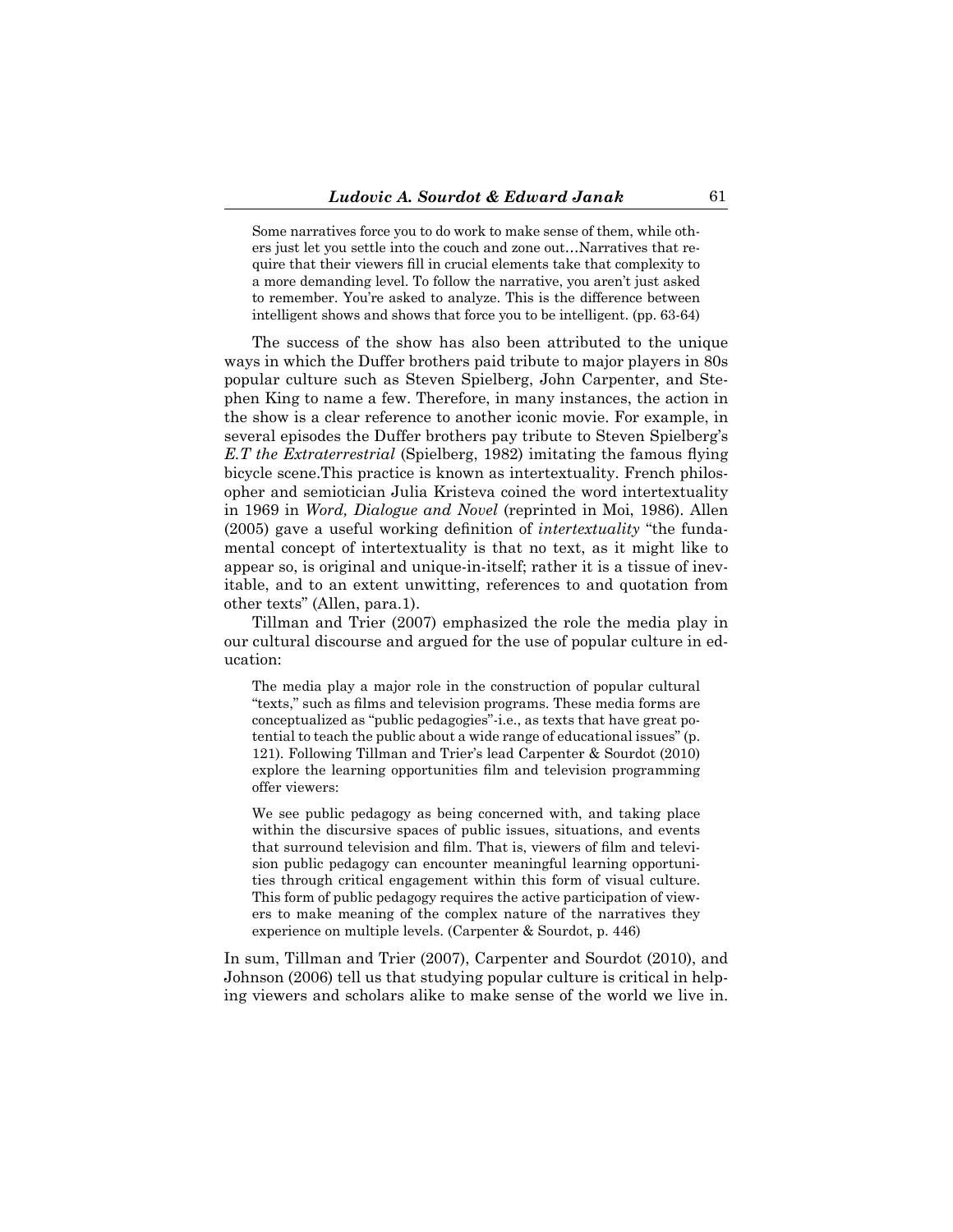Indeed, popular culture provides informal education that is as prevalent as any more formal, systematic form of education.

## **A Brief Periodization of Educational Reform**<sup>2</sup>

 Throughout its history, the public schools as an institution of formal education have gone through several significant periods of reform. From the earliest days of the nation, public schooling was of paramount interest to the nation's political leaders; indeed, early federal legislation set aside lands to be used in support of the public schools. However, in the earliest years, schooling was left to the states and municipalities to determine what was best for the highly localized populations. Thomas Jefferson proposed a blueprint for the public schools in his "Bill for the More Common Diffusion of Education"—a state divided into districts, each of which would provide both elementary and secondary schools freely available to top performing students based on their performance on high-stakes accountability measures. While Jefferson's home state of Virginia never adopted his proposal, many other states quickly adopted variations of Jefferson's model.

If the blueprint of the public school system as we know it today was provided in the Early National Period by thinkers such as Jefferson, it was Massachusetts Secretary of Education Horace Mann's vision of common schools provided the foundation. During the Common School Era, roughly from the 1830s to the 1860s, schooling moved much closer to the public school system as we know it today. Buildings were standardized, the curriculum was formalized, and pedagogy was detailed. The normal school movement began the idea of a formal teacher training process, which eventually gave rise to colleges of education. The pedagogy was softened, appearing much more similar to what is still used in elementary schools across the U.S. today rather than the "spare the rod, spoil the child" mentality of previous generations.

 By the mid-1800's, though, there was concern about the state of the nation due to the rising tide of immigration. Accordingly, the nation turned to its public schools to help "Americanize" these citizens. Due directly to the rhetoric of reformers such as Mann, public schools developed a messianic purpose—the schools became seen as the saviors of all social ills. The U.S. wanted to create a national unity, so the schools were put squarely in charge of doing so. Leaders—so the civil religion in the classroom came about via the public school creed. As there was an increasingly diverse group of people flooding into the U.S, the schools became the primary instrument of social control. U.S. society wanted to reduce strife between these peoples, many of whom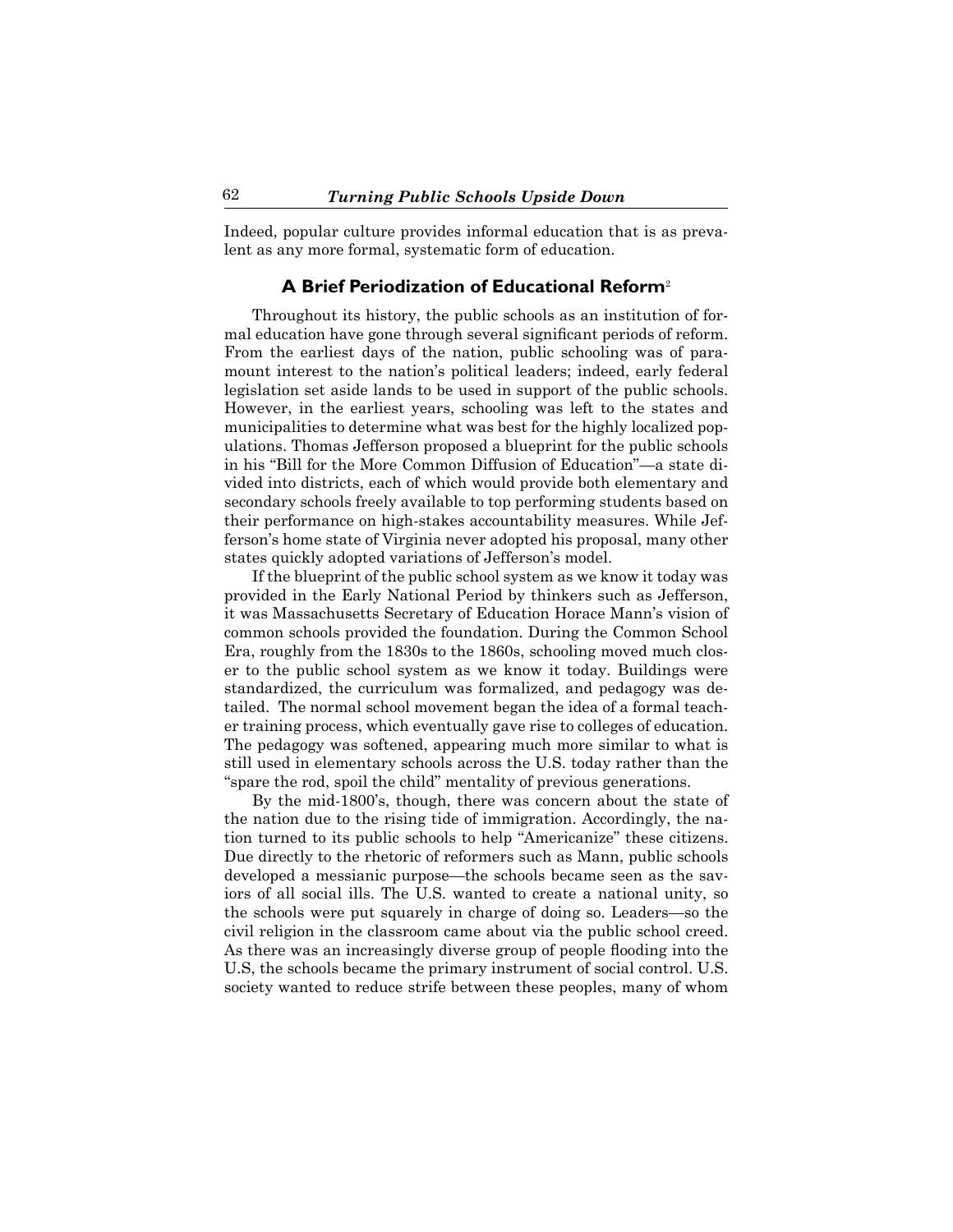were mixingfor the first time, so the schools were called upon to create one culture. Of course, this one culture was based almost exclusively in pan-protestant notions, perpetuating the religious purpose of schooling. This messianic legacy would increase exponentially with the passage of time—particularly when the group of progressive reformers swept into political, social, and educational power.

 The Progressive Era (1890's through 1920's) of schooling brought forth a wide variety of reforms. There was a tremendous amount of legacies of the era on all levels of schooling. Schools took to expanding their curricula to meet all students' needs; the schools were perceived as the primary means of educating children in all facets of their lives. Schools engaged in "new" techniques in education such as curriculum tracking, ability grouping, vocational schools, and mainstreaming students with special needs. Schools expanded their missions greatly by adding extracurricular activities (sports, social clubs) as another level of effort to develop the "whole child" and noncurricular activities such as vaccinations, supporting the war effort, school breakfasts, hygiene, and medical screenings. Schools increased in complexity—there emerged separate elementary, middle, secondary schools at the public school level, while postsecondary education formed junior/community colleges in addition to the established university system. Overall, there was less sameness in the treatment of students; schools offered a broader curriculum, including vocational education, but was still often limited to students who were white, middle to upper class, abled, and often male. Finally, under the guise of efficiency, states implemented teacher certification and state accreditation programs.

 The Era of the Five E's (1950's through the 1970's) marked kaleidoscopic educational reform. The first E was excellence, marked by the nation's desire to produce a generation of rocket scientists in the aftermath of the launch of Sputnik. To this end, the schools experimented with "new math" and "new science" curricula. The second E was equality, sparked by the 1954 *Brown vs. Board of Education* decision which desegregated the schools. In its aftermath, the public schools worked towards desegregation, integration, bilingual education, Title IX/sex equity, and the mainstreaming of students with special needs, lofty goals which are arguably still unmet. Indeed, even in the post-*Brown* era public schools have not always worked towards desegregation, such as the seventeen Jim Crow states and also many in the north that still fight equality of educational opportunity. The third E is expansion, spawned by the baby boomer generation entering the schools *en masse*. Economically, schools became recognized as growth industries with larger budgets, buildings, and administrations, as well as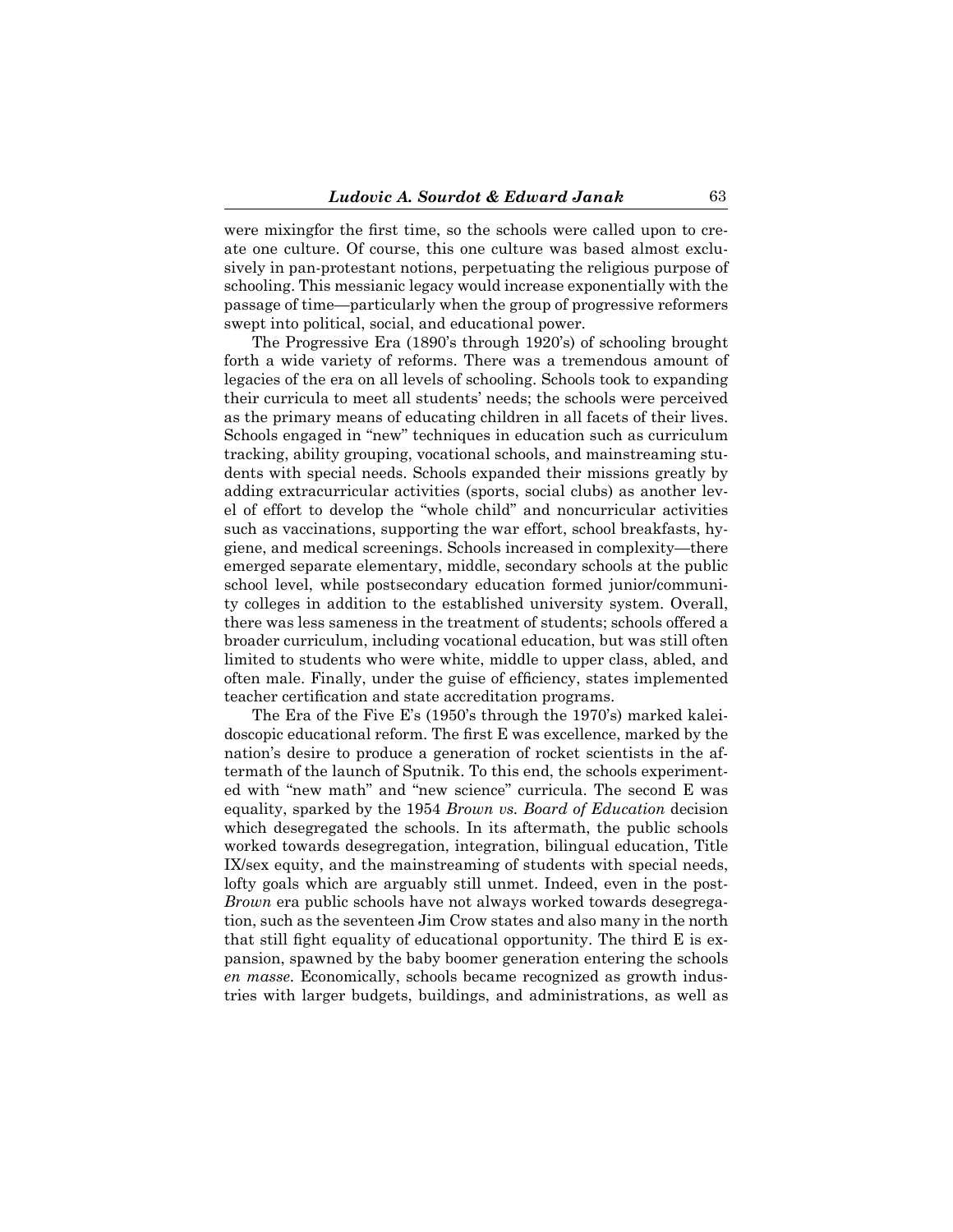school supply and textbook companies becoming profitable. The fourth E is expertise; as schools increased in size and scope, so too did they increase their administration. Locally, districts moved to fragmented centralization and site-based management. The fifth E is emancipation, launched by the increase in Supreme Court decisions and creation of the U.S. Secretary of Education as a stand-alone cabinet position. The general public wished to emancipate the schools from provincial, local control; as such, federal involvement in schools from both the legislative and judicial branches increased tremendously, paving the way for the ensuing neoliberal period.

 After years of trying to get politics out of education, schooling became extremely political and "ground zero" for the emerging culture wars. Due to declining requirements and standards there was a back to basics movement; when schools were perceived as being too elitist, there was course proliferation and a migration to the general track. Most remarkably, the public began to have questions about the validity of public schools as an entity—research set out to prove that schooling makes little difference in achievement of life chances, if not oppressing children. This led to much criticism of schools along almost all lines: among other critiques, the schools were seen as being sorting machines, and that there was too much choice in curriculum. The general public was ready for a significant change, and the election rhetoric of Ronald Reagan encapsulated that desire.

## **1983 As Pivotal Year**

 On November 13, 1979 Ronald Reagan announced his intent to seek the Republican nomination for President of the United States. Reagan only briefly mentioned education at the end of his speech. However, on the campaign trail and his interactions with members of the news media, he repeatedly expressed his disdain for the federal government. Once nominated, Reagan's platform was very specific on education:

The Republican Party supports deregulation by the federal government of public education, and encourages the elimination of the federal Department of Education… Federal education policy must be based on the primacy of parental rights and responsibility. Toward that end, we reaffirm our support for a system of educational assistance based on tax credits that will in part compensate parents for their financial sacrifices in paying tuition at the elementary, secondary, and post-secondary level. (Republican Party Platform, para. 108)

Once in office Reagan charged Secretary of Education Terrell H. Bell to create the National Commission on Excellence in Education and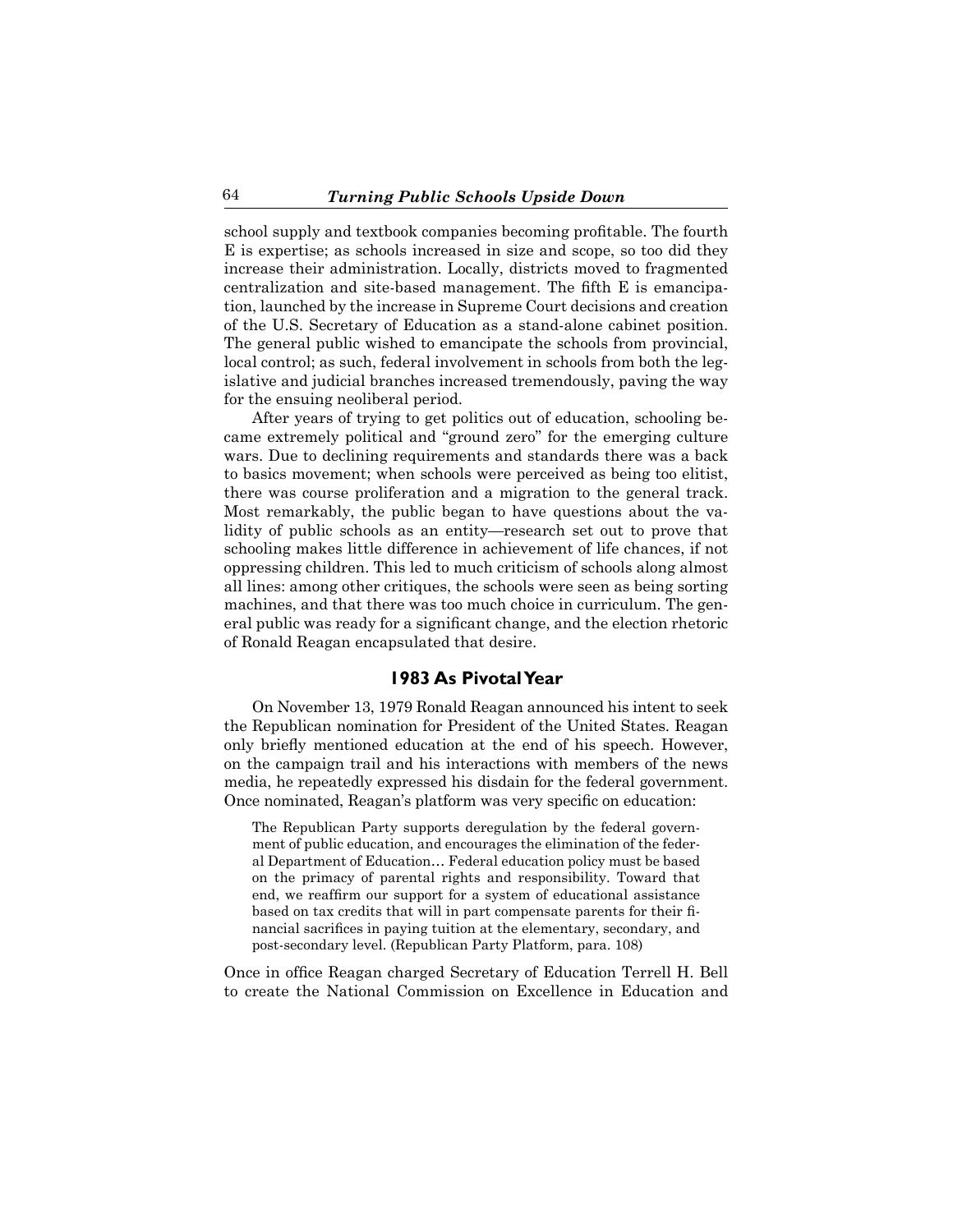directed it to produce a report on the quality of education within 18 months.Chaired by David P. Gardner, then president of the University of Utah, *A Nation at Risk* was made public on April 26, 1983; it sent shockwaves throughout schools across the land because of its bold tone and sweeping call for reforms of the American education system. As a former teacher and Commissioner of Higher Education in Utah, Bell understood that Education reform would not take place in the United States without a significant event that would impact the American consciousness. In his memoir, Bell explained that he was looking for what he called a "Sputnik-like" event to focus people's attention and energies on education.

 On April 26, 1983 the National Commission on Excellence in Education delivered its final report to President Reagan. Its full tile was *A Nation at Risk: The Imperative for Educational Reform*, however it was subtitled *An Open Letter to the American People*. Bell achieved his goal of creating a significant event. While there had been some texts noting the challenges and problems facing the public schools prior to this report, they were mainly academic in tone and did not capture the nation's attention. As soon as the report was released, several major news outlets published stories and analyses about the report.3 The extensive news coverage for a report about education was unprecedented. The amount of attention the report received is in part due to the alarming tone of the report and its equally troubling findings. It is worth noting that *A Nation at Risk* was the first significant document published by the Department of Education, giving the agency instant legitimacy. That is why the alarmist, fear-inducing tone of the report sent shockwaves throughout the nation:

Our Nation is at risk…The educational foundations of our society are presently being eroded by a rising tide of mediocrity that threatens our very future as a Nation and a people…If an unfriendly foreign power had attempted to impose on America the mediocre educational performance that exists today, we might well have viewed it as an act of war…We have, in effect, been committing an act of unthinking, unilateral educational disarmament. (p. 9)

 In his analysis of *A Nation at Risk*, Holmes identified several major frames that have driven education reform in our country for decades. The first frame used in *A Nation at Risk* is mediocrity in education. This argument was clearly articulated by the Commission who highlighted the achievement gap between White, Black, and Hispanic students and the need to raise educational standards to allow America's youth to compete on the International stage. Another frame, promi-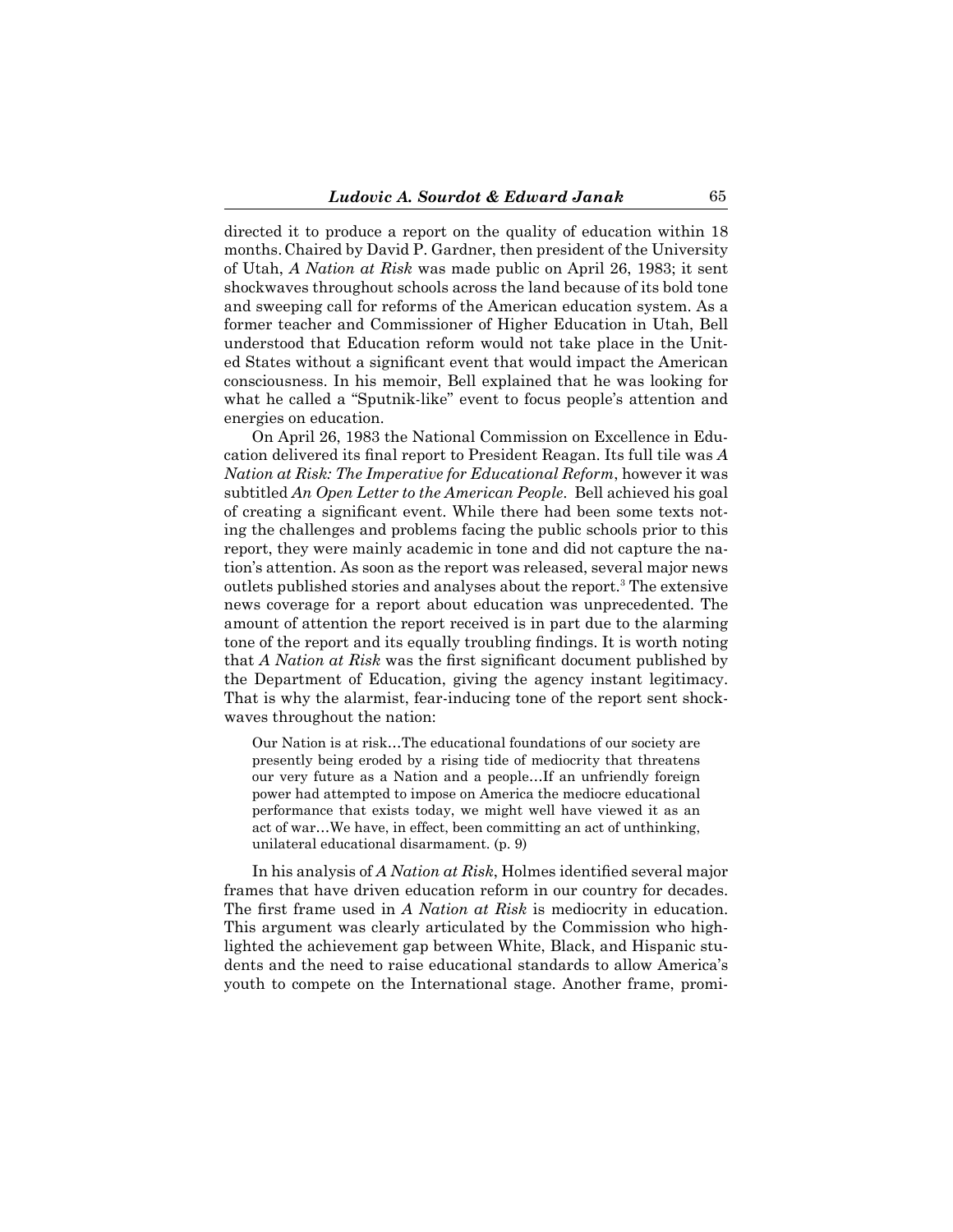nent in the report, is the dire consequence of a lack of action on the issues facing the education field in the U.S. The report makes an explicit connection between America's educational system mediocrity and the country's national security.

 According to *A Nation at Risk*, some of the most notable indicators of the risk facing our nation were the fact that twenty-three million American adults were functionally illiterate (inability to achieve everyday reading, writing, and comprehension) and the lack of ability of seventeen-year-old Americans to achieve specific academic achievements in reading comprehension and science. Another troubling spot for the Commission was the data provided by the military, specifically the department of the Navy, indicating that one-quarter of its recent recruits were not able to read at the ninth-grade level, the minimum needed to understand written safety instructions. The report mentioned that both business and military leaders complained of having to spend millions of dollars every year to provide remedial education to bring new recruits up to speed.

 The rhetoric and the reality did not match up: a reading of ANAR reveals that the recommendations made therein were actually reasonable and achievable compared to the alarmist rhetoric it spawned. ANAR included several specific recommendations under five areas: content (increasing high school graduation standards), standards and expectations (raising expectations in PreK-16 including increasing university admission standards), time (increased school day and lengthened school year), teaching (raising standards for teacher preparation and increasing rewards for teachers to attract stronger candidates to the field), and leadership and fiscal support (holding educators and elected officials equally responsible). These were not a blame game; these were not darkness and fear. However, the media-generated headlines and political talking points focused on the alarmist rhetoric of the beginning of ANAR, not the balanced approach of the end.

 All in all, in 1983 the report shocked America and its people; however, the reality of the nation's public schools did not conform to the rhetoric. It appears that in *Stranger Things*' 1983-set Hawkins, Indiana, schools and teachers did not seem to live and work in the Upside Down of education as described in *A Nation at Risk*. The fictional middle school and high school of Hawkins so integrally portrayed in the show reflected what many Americans in reality noticed in their local schools: dedicated teachers, a clean and organized environment, and preteens and teenagers doing what kids have done for generations while walking in the halls. Indeed, scholars produced much work disproving much of the alarmist rhetoric and trying to tone down the na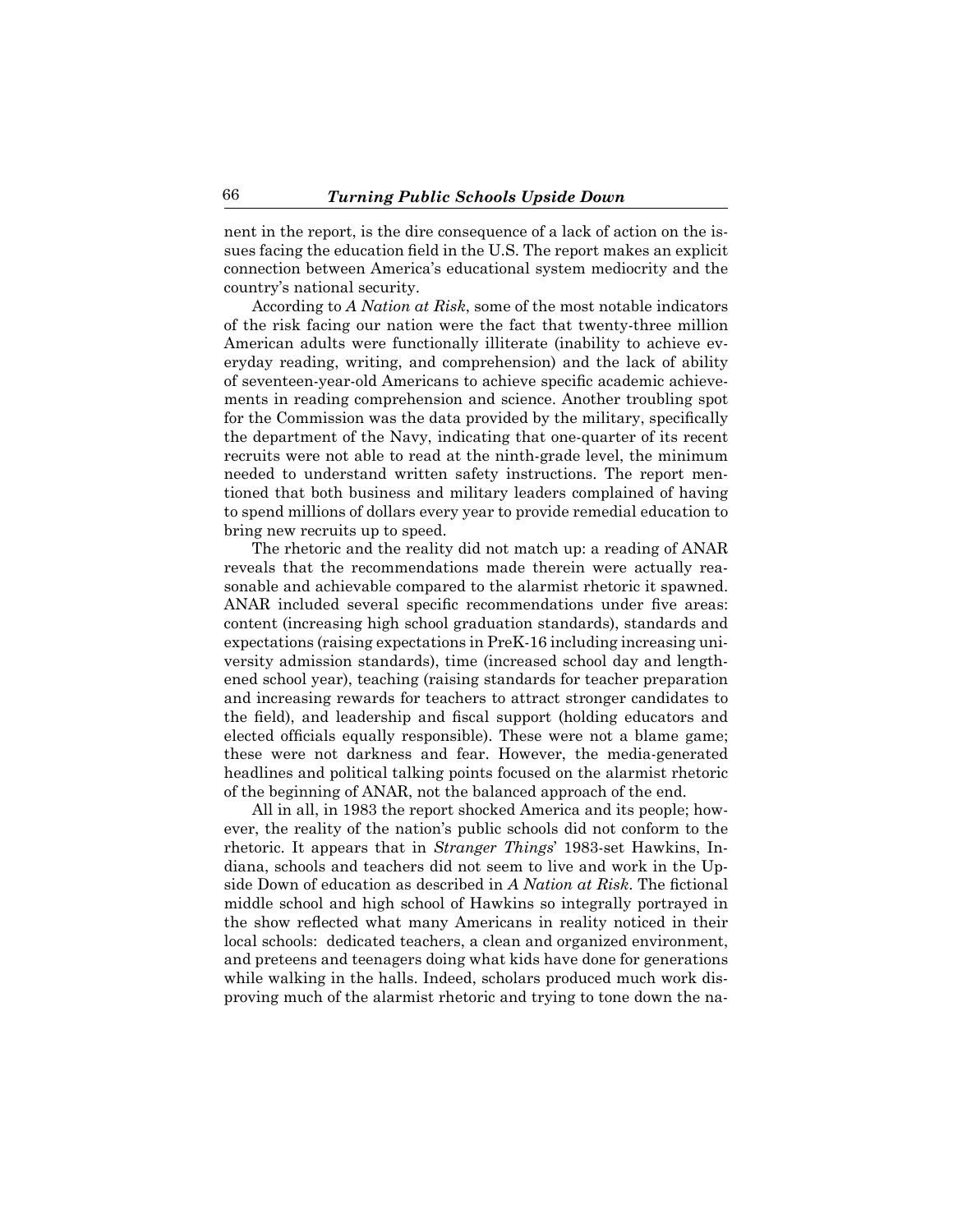tional conversation around schooling. Most notable was David Berliner and Bruce Biddle's 1995 *The Manufactured Crisis*, however, criticism arose as well from scholars ranging from John Goodlad to Linda Darling Hammond and Alfie Kohn. However great the academic efforts, *A Nation at Risk* caused many Americans to question the very validity of their public schools and after years of reforms, were ready to look to the Reagan-led federal government to help provide solutions to "fix" the "broken" school system, thus opening the door for neoliberal reforms in education.

## **Neoliberalism in Education**

 In the allegory of *Stranger Things* as educational reform, the Upside Down created by Hawkins Lab represents neoliberal ideology in education. Broadly speaking, neoliberalism refers to a complex set of ideologies, values, and practices that impact the economic, cultural, and political spheres. In general, it is a free-market ideology that favors private enterprise, consumer choice, and entrepreneurial initiative. Government intervention is seen as deleterious to these outcomes. Core assumptions that undergird neoliberal beliefs include the notion that all individuals are self-interested and rational; that given complete information, individuals will make the choice that is in their best interest; and that individuals must be given a variety of options in all transactions (social, economic, and political). Main points shared by many neoliberal thinkers include the belief in absolute free market rule, a total freedom of movement for capital, goods and services; that social services such as education and health care should be eliminated; that deregulation is key, as government regulations inhibit progress and profit; and that privatization is the key to increasing efficiency, including turning over state-owned enterprises. There is a fundamental tension between neoliberals and progressive liberals because neoliberals believe in the elimination of concepts such as public good and community as core values, to be replaced by individual responsibility, individual liberty, and entrepreneurship.

 The Reagan years marked an ideological adoption of neoliberalism as mainstream thought. While not using the term "neoliberal" to describe Reagan's rhetoric and the media culture around it, Douglas Kellner's description mirrors the definition:

Reagan, in turn, redefined "common sense"…: government must be limited and taxes reduced; businesses must be strengthened to create jobs and increase national wealth; government and "red tape" (and thus regulatory policies) must be eliminated; individual entrepre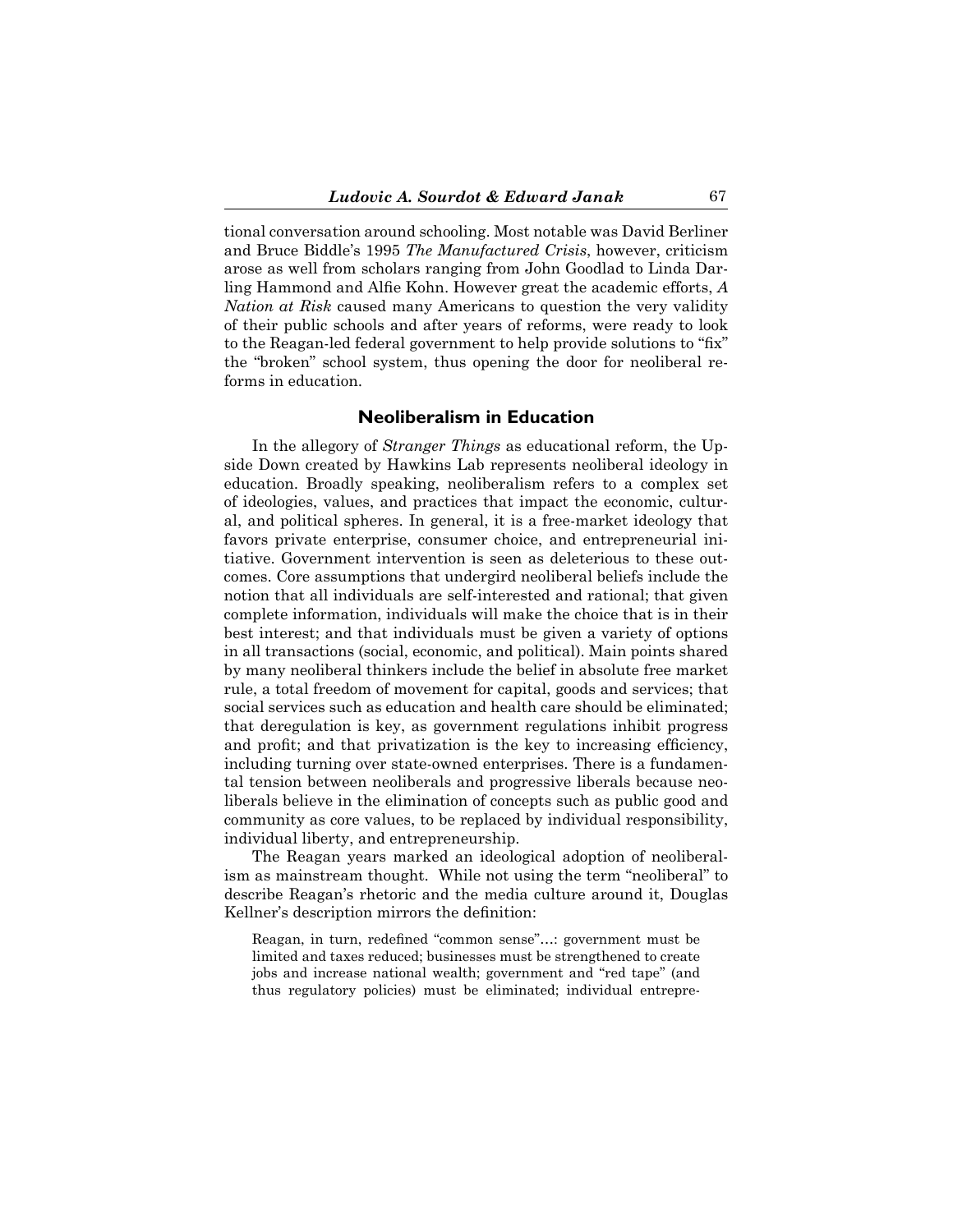neurialism is the best road to success and producing a strong society, therefore government should do everything possible to encourage such businesses enterprise; life is tough and only the fittest survive and prosper. (1995, p. 59)

 Of course, as neoliberal ideology has come to dominate much of the U.S.' economic and political structures, two unintended and wholly unfortunate consequences have emerged: that a handful of private interests control the majority of social and political life in order to ensure their personal profits; and that a small number of wealthy investors have come to define sociopolitical and economic policy for the nation as a whole. While the 20<sup>th</sup> Century marked a time in the U.S. when the government believed it was its purpose to protect its citizens' rights and assist them meeting their fundamental needs, in the  $21<sup>st</sup>$  that belief has been limited to the rights and needs of a select few. Institutions established during 20th century to ensure the common good—public utilities, health and welfare agencies, cultural institutions, courts and prisons, police and firefighters, the military, and schools and universities—are now being increasingly eliminated and privatized.

 Public schooling has not been lost in these conversations; indeed, as public education is a multi-billion dollar per year endeavor, corporate America and its political lackeys have been drooling at the opportunity to encroach into what was hitherto a sacrosanct world.<sup>4</sup> Further, neoliberal proponents rightfully recognize that the public schools and universities mark one of the last lines of resistance to their takeover of the nation—and as such, the public schools and universities have come under increasingly virulent and frequent attacks since 1983.

 Within the existing public schools, neoliberal reforms have taken on many forms, often with bipartisan political support. These include increased corporate presence (fast food restaurants in cafeterias, major athletic brands sponsoring teams) in the name of reducing the financial footprint of the schools; decreased tax support (particularly for public universities) in the name of economic efficiency; increasing a standardized curriculum (Race to the Top and Common Core) in the name of increasing academic performance of students; and increasing accountability for teachers (state mandated testing and public report cards) in the name of improving performance on international comparisons. The report was deeply rooted in fear. As described by David Hursh:

In the same way that the Bush Administration and other neoliberals and neoconservatives have used the fear of terrorism to promote a war on Iraq and to restrict civil liberties, they use the fear of losing jobs to economically competitive countries to promote high-stakes testing, accountability, markets and privatization in education. In 1983, during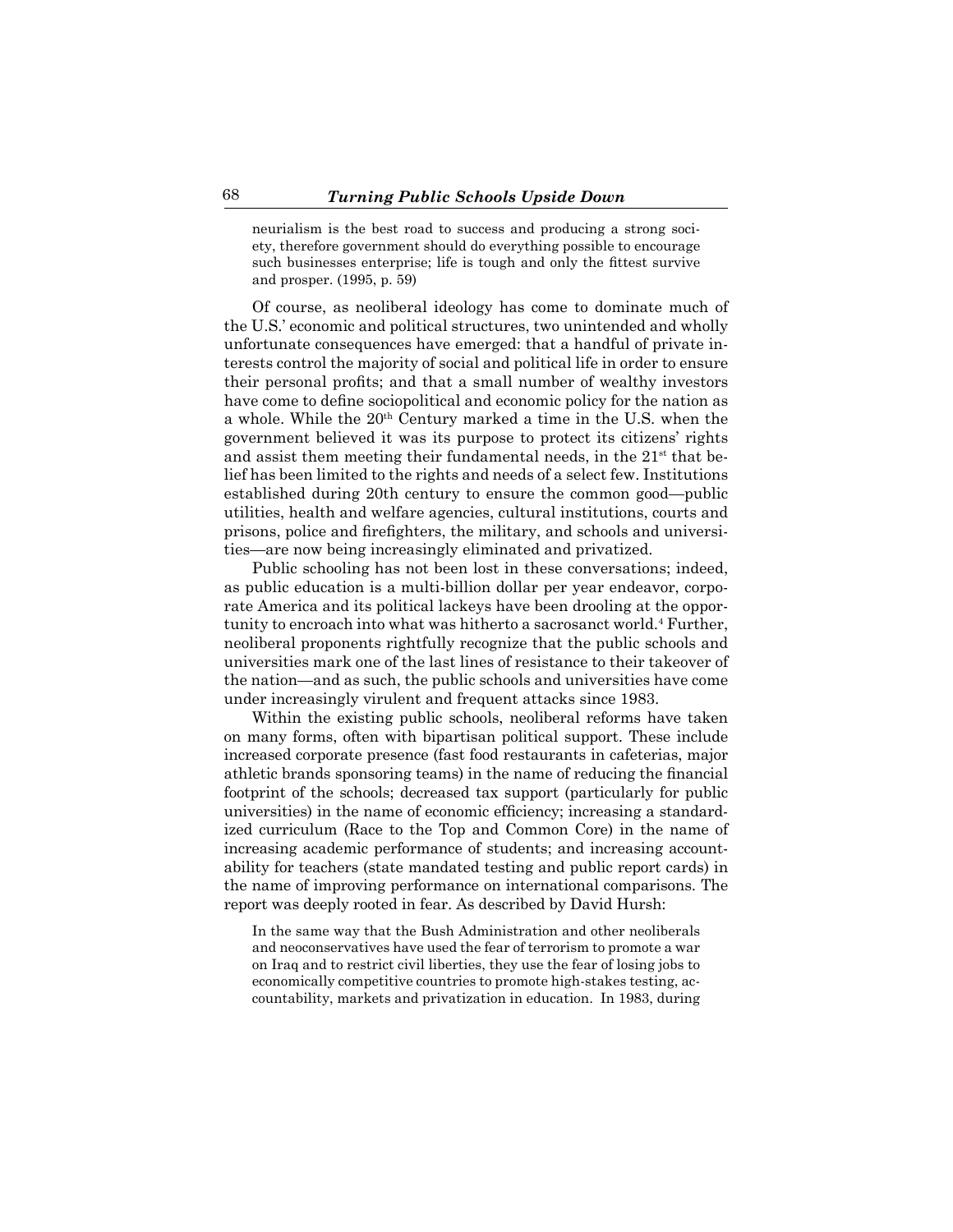the depths of an economic recession…the Reagan administration…released A Nation at Risk explicitly blaming the recession and nations's economic problems on schools and calling for improved educational outcomes through increased efficiency." (2008, p. 23)

While the notion of creating an environment of fear around the nation's public schools was not unique, *A Nation at Risk* moved the conversation to the foreground of national conversation.

 This media friendliness was absolutely intentional. Zane C. Wubbena explains that ANAR "gained widespread popularity throughout the United States through the mainstream news media." A group of journalists were convened to revise the report which "helped to translate a bulky and technical report about public education into something that was news media friendly…In brief, while the U.S. Department of Education provided the sourcing, the news media helped to concretize the perception of a nation wide crisis based on the failure of public education" (2016, pp. xix -xx). Further writing about ANAR, Beta Carela argues:

With this indictment of education and the implication that our students are the nation's enemies, a wave of education reforms has been put into effect, calling for state and government interventions through reform policies and financial support that continue to shape our education landscape…The embedding of these mythos into our policies, teaching practices, and subconscious has resulted in the adoption and internalization of a free market construct of education that leads to… a hegemonic, neoliberal education agenda. (2019, pp. 75-76)

The notion that ANAR was the catalyst for neoliberal reforms has become widespread. For example, in an *Edutopia* article Tamim Andsary described the collective reforms as "a single set of take-'em or leave-em initiatives" and "a political movement that grew out of one seed planted in 1983" (2007, n.p.). An Association of Supervision and Curriculum Design "Policy Points" referred to ANAR as "the catalyst for standards-based, testing-focused education reform at the federal, state, and local levels for three decades" (2013, n.p.). In an article for the *American Educational Research Journal*, David Hursh notes that "Neoliberal ideas, although rarely explicitly stated, form the basis for most of the educational reform proposals since *A Nation at Risk*" (2007, p. 498) and that ANAR "initiated the reforms that were to follow: first standards, then standardized testing, and eventually high-stakes standardized testing and accountability combined with efforts…especially under No Child Left Behind (NCLB), to convert public education into a partially or fully privatized market system" (2008, pp. 23-24). Or, as described by Wubbena: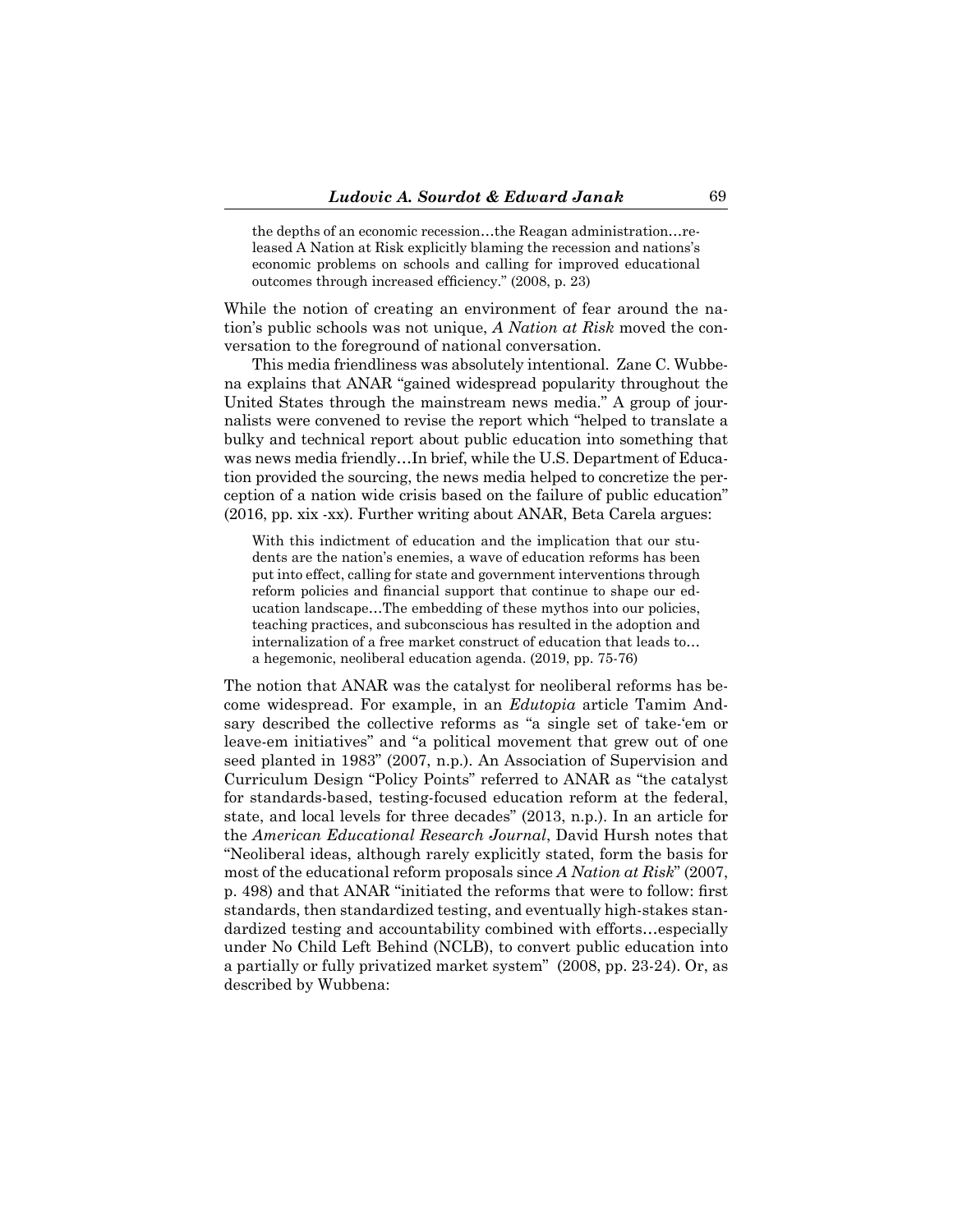Thereafter, the policy solution proposals for addressing the public education crisis coalesced to form the foundation of the current neoliberal education reform system. This system combines both government—the standards-based reform movement (i.e. curriculums, standards and high-stakes testing)—and business-market-based reform movement (i.e. school choice, including: charter schools, school vouchers, and tax credits/deductions). (2016, p. xx)

 There is a direct line of neoliberal reforms from the release of *A Nation at Risk* to the passage of No Child Left Behind and the formulation of the Common Core State Standards. Even programs such as Teach for America can trace their ideological roots back to ANAR (Gautreaux, 2015, pp. 2-3). Indeed, the while many looked on in anger with the appointment of Betsy DeVos as arguably the most neoliberal secretary of education, many of her predecessors in office had similar bent. Arne Duncan, nominated by President Barack Obama and served 6 of Obama's 8 years, argued for the elimination of colleges of education, pushed for the adoption of Common Core, and implemented Race to the Top, which spread federal dollars to public, charter, and private schools in the name of increased competition.

## **Exploring the Allegory**

 What follows is an explanation of the allegory. In the interest of those who have not watched the series as of yet, the authors are intentionally remaining vague on specific events from the show, unless necessary; we seek to avoid spoilers as much as possible, but a few are included in the following.

#### **Hawkins National Laboratory: Darkness Spreading**

 Just as *A Nation at Risk* was the impetus for neoliberal impact in the public school, so too in *Stranger Things* was Hawkins National Laboratory the origin and focal point of much of the show's conflict the origins of the Upside Down (an alternate dimension existing in parallel and representing of a post-apocalyptic human world). In Season One, the Lab (a facility connected to the U.S. Department of Energy which came to existence to pursue scientific research in the post-World War II/Cold War era) was headed up by the character Martin Brenner (Matthew Modine) who unintentionally released the Upside Down; similarly, David Gardner, the chair who directed *A Nation at Risk* unintentionally created neoliberalism in education in its wake in the interest of national security.

 Season Two's Lab director of operations, the character Sam Owens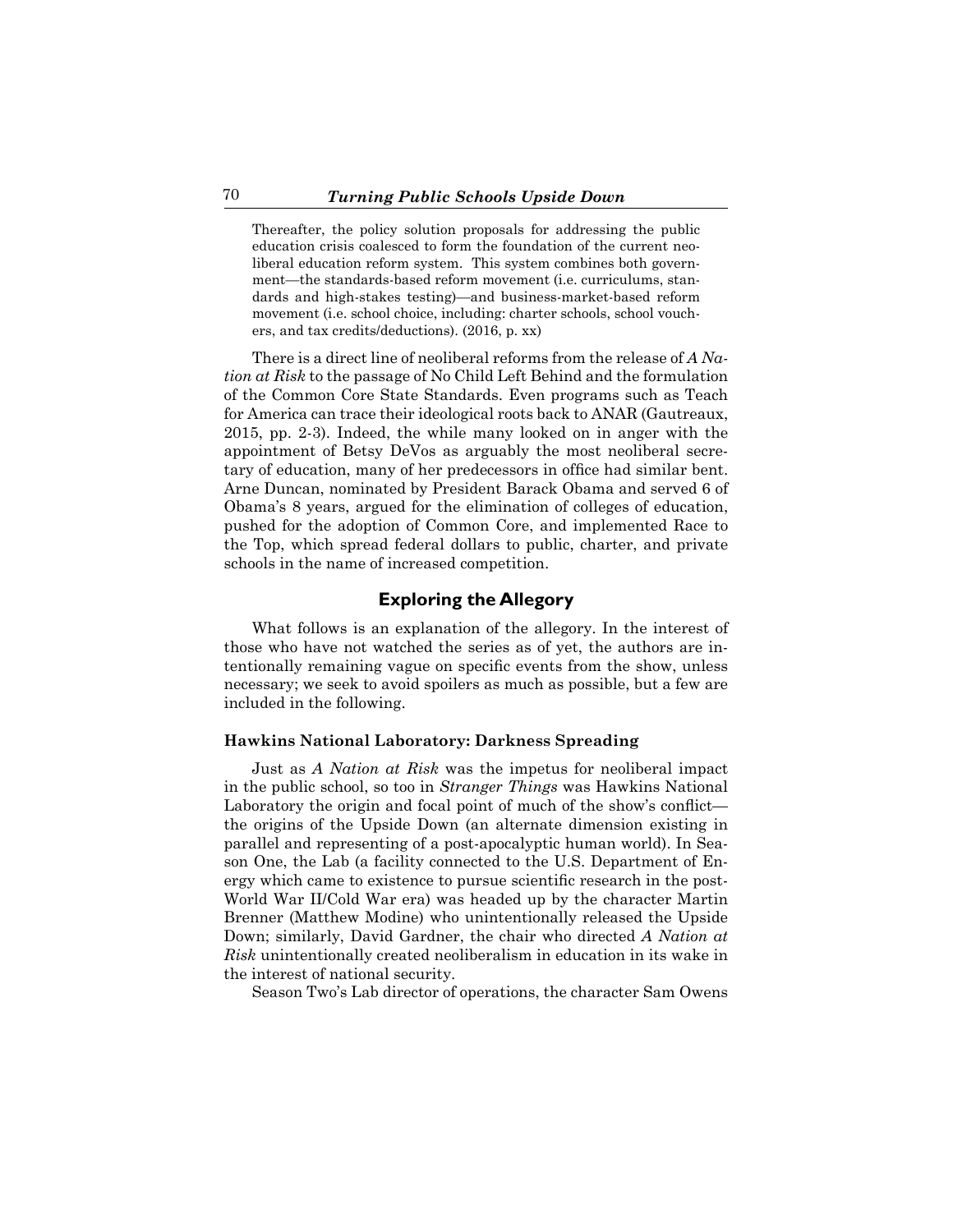(Paul Reiser), resembled Ronald Reagan: both are affable, charismatic characters who really didn't have the best interest of the public at heart but instead were more interested in protecting their own legacy. Indeed, just as the Hawkins Lab was finally taken down in public fashion by the end of Season Two, so too must we remember that the Reagan administration had a historically high number of its members actually imprisoned for a variety of offenses.<sup>5</sup>

#### **The Children: Lost in the Neoliberal Tide**

 Calling themselves "The Party" after their favorite game, the four boys at the core of the story stand for the youth of the nation who are buffered along by these changing trends outside of their control. Jonathan Byers (Charlie Heaton) is the older brother of Will Byers, the most sensitive of the youth almost gets destroyed by the new system. He remains linked to the upside down throughout both of the first two seasons, and twice almost becomes subsumed by the Upside Down. Similarly, many youths lose themselves and their love of learning in the neoliberal educational landscape. They become subsumed by the push for better test scores and are fully indoctrinated into the false neoliberal doctrines of "learn more, earn more" and other manifestations of the meritocracy myth.

 The other boys—Dustin, Mike, and Lucas—band together in their resistance of the mainstream. They find creative outlets that allow them to maintain their true selves—the audio-visual club, playing Dungeons and Dragons or video games, dressing up as Ghostbusters for Halloween, and reinforcing an abandoned bus to defeat a Demogorgon. So too do some schools, and some children, find ways of perpetuating creativity in spite of the neoliberal push towards literacy and numeracy at the expense of all other things. Often these take the shape of extracurriculars, particularly when it comes to the arts, but they still exist in our schools in spite of the reformer's work.

 Other children are impacted as well. Barb Holland (Shannon Purser) represents all schoolchildren who are swallowed by the movement, cast out and almost forgotten. One of the first to become a victim of the Upside Down in Hawkins, the work of Barb's friends fighting to preserve her memory drives much of the plot forward throughout both of the first two seasons.

 In contrast Steve Harrington (Joe Keery) is a child of wealth and influence who therefore has means to resist the worst of the action, as children of middle to upper classes likewise have the tools to resist neoliberal education reforms. It is interesting to note that Steve chooses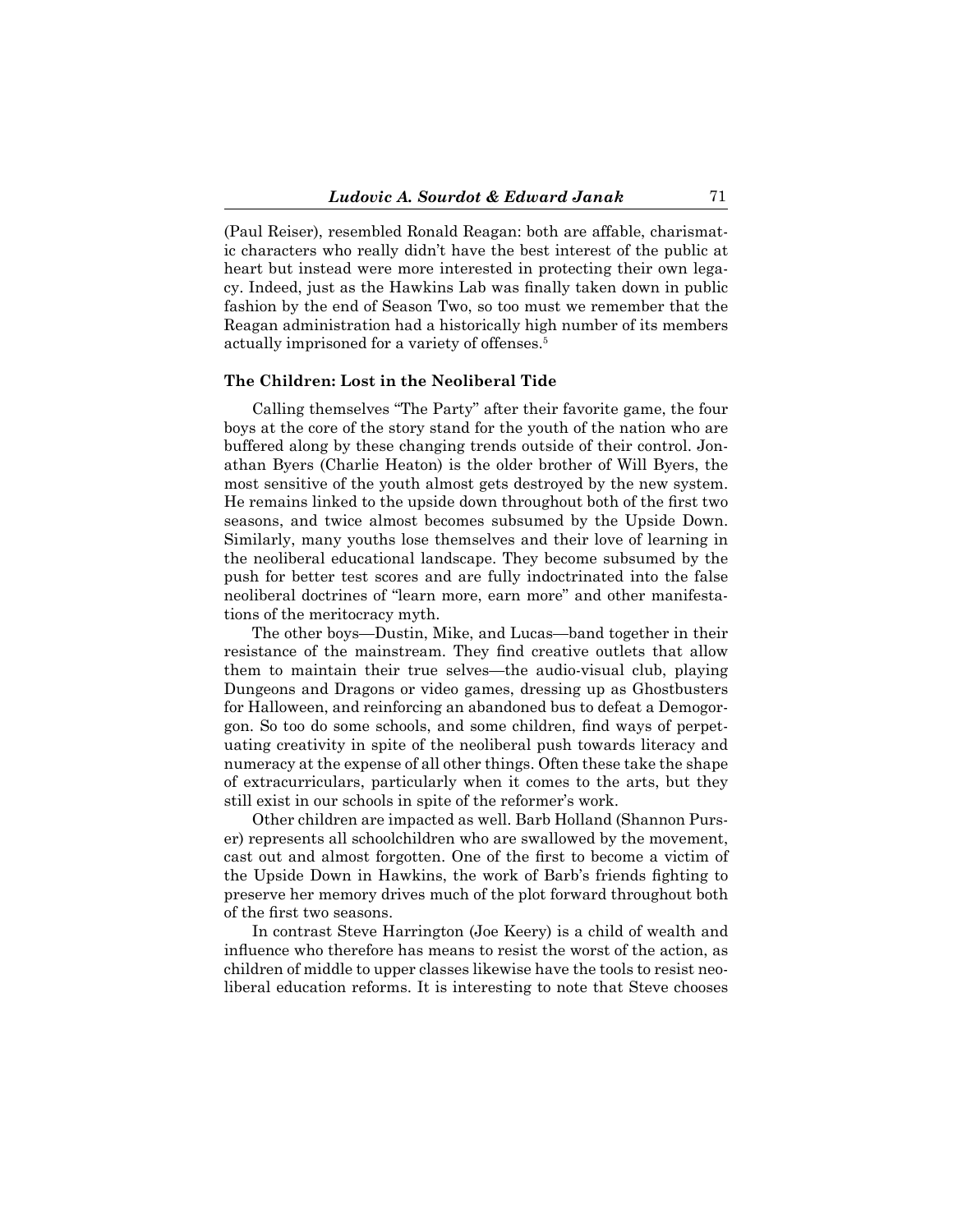to transcend his somewhat elitist background in order to help the boys of the party throughout the series. Steve uses elements of his privilege to support those who are marginalized, and often pays physically, psychologically, and emotionally for his support. Similarly, those who work to assist the marginalized against neoliberal oppressions often face retribution of many forms by mainstream society.

 Season Two introduces a new antagonist to Steve, one Billy Hargrove (Dacre Montgomery). Clearly depicted as troubled and violent, Billy represents the worst of what can happen from an abusive household; he is so focused on his own survival, his own needs, that he ignores the evidence of the Upside Down throughout the season. Billy has needs that are not being met; so too do millions of students have needs that neoliberal educational programs leave unmet in the interest of improving test scores. Just as Billy becomes self-serving to the point of narcissism or sociopathy, so too have many of the Millennial generation adopted these character traits. Yes, there is a direct line between the neglectful selfishness of neoliberalism and a generation's selfie obsession.

#### **Hopper: Public Schools Standing Strong**

 The town's local chief of police, Sheriff Hopper (David Harbour), is a man over his head trying to protect his town from the strange happenings taking place. It is evident that he is not without trauma in his background, but that he works to overcome this on a daily basis. Initially, he resists believing in the darker, more fearful elements coming into play; however, he eventually is confronted with facts he can no longer ignore.

 He, like the public schools of the 1980s, is the public face of the drama; he is the one many turn to with hope and blame. He, like the schools, is trying to maintain order in light of the new reality that flips his world, and he winds up ultimately hurting and damaged by the end. At times he becomes subsumed by the new trend, but finds a way to fight his way out.

#### **Eleven: The Charter School Movement**

 The most powerful of the children protagonists, the character named Eleven (Millie Bobby Brown) was a product of the Hawkins Lab who goes on to lead resistance to it throughout both seasons. She wields enormous psychic powers; however, her use of them always inflicts some personal harm (ranging from nosebleeds to collapse). She is tracked by her creators as she was considered too dangerous for the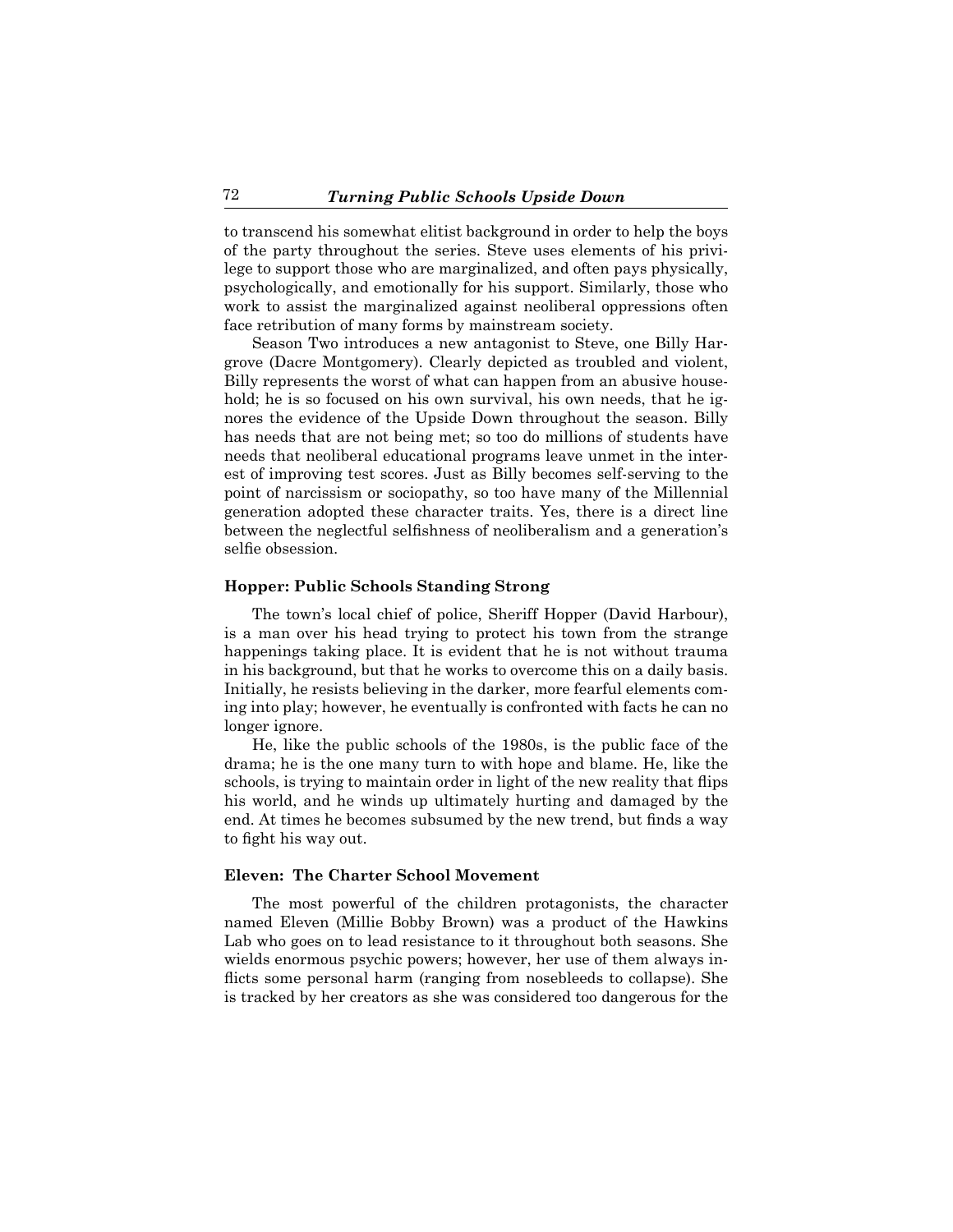outside world. When the children first realize her powers, almost all are terrified of Eleven and realize that their world view—and their place in the community—has been forever altered. Her actions are explicitly to benefit her friends; however, they also often have unforeseen repercussions. Arguably, Eleven can represent the charter school movement - a movement born out of the greater neoliberal impulses of the period that were beloved by some, hated and considered dangerous by others, who has the best intentions but causes chaos. Charter schools are public schools; however, just as Elevens' use of powers comes at a personal cost, so too does the great expansion of charter schools cost the public schools in terms of enrollment and the ensuing financial support.

 Eventually, Hopper takes in Eleven, adopting her as his own daughter but refusing to allow her to use her powers for her own safety. Similarly, the public schools have started coming to terms with the charter schools but not really allowing them to be used to their full potential. This comes as a result of fear: in Hopper's case, it is fear that Eleven will be found by the government and taken away. In the public schools' case, it is fear that they will be rendered obsolete by the charters, or that their existence is threatened by loss of funding and other governmental support.

#### **The Parents: Resistance and Absence**

 Sherriff Hopper is not the only adult portrayed on the show; the mother of two of the boys central to the plot, Joyce Byers (Winona Ryder), features heavily in the series. She is initially presented as a flawed character. However, as the tragic events of Season 1 unfold, she is the only one to keep faith in her son. She successfully finds ways to overcome obstacles, maintain communication, and ensures as happy an outcome as could be considering the events that transpired, even though her actions are perceived as erratic by the general public. During Season 2, while she has a distrust and dislike of Hawkins Lab, she also has to work with it.

 In many senses, Joyce is similar to teacher's unions. Like Joyce, they find themselves often the only voice in support of her son (the nation's children). Like Joyce working with Hawkins Lab, they have to overcome their dislike of many neoliberal reforms in order to support the nation's teachers. The actions they take, and the public stances they hold, are often met with skepticism from the general public; however, they have historically served an essential role in the ongoing well-being of the nation's schools.

 Beyond Hopper and Joyce, viewers do see occasional moments involving the other parents. Unfortunately, these parents are portrayed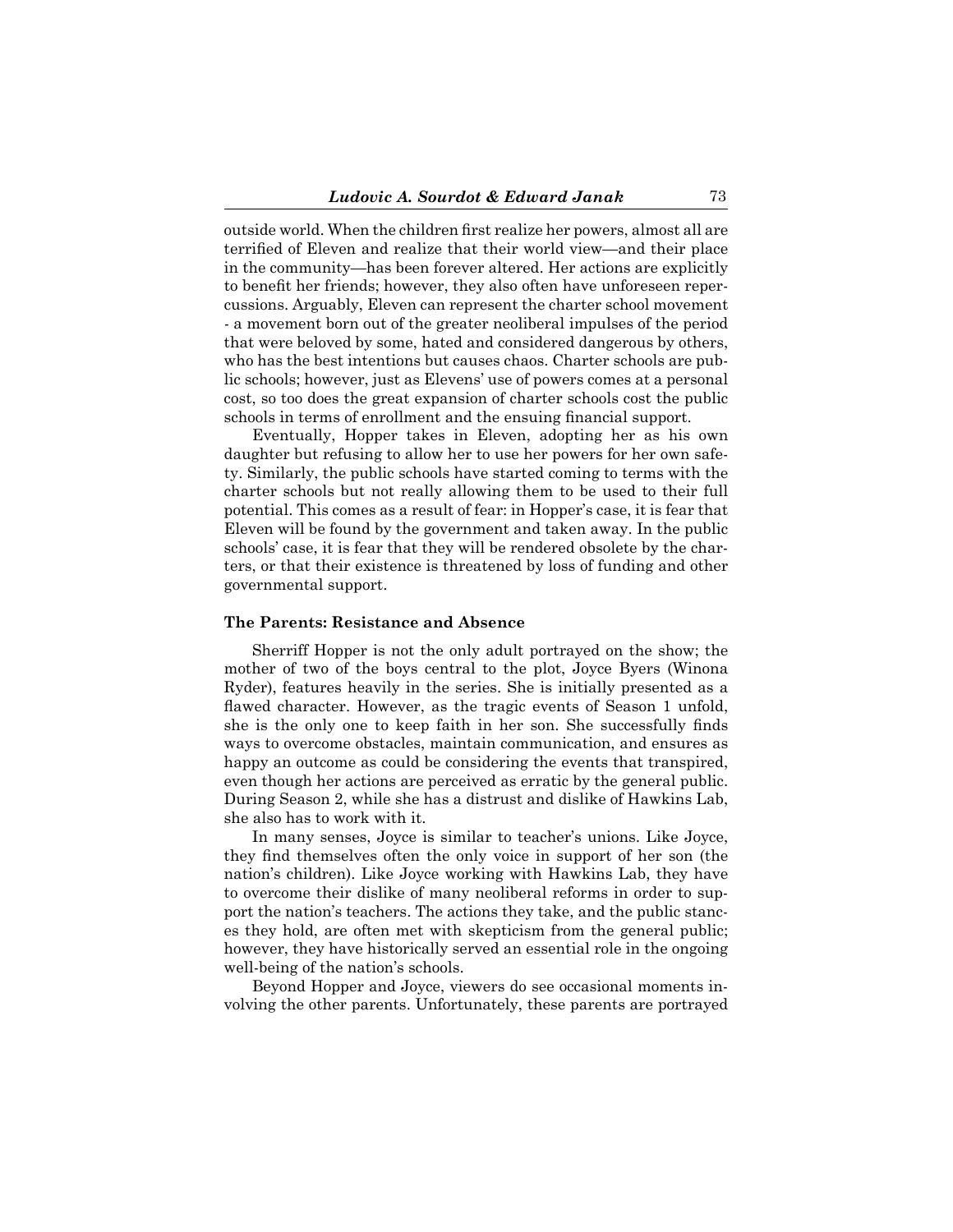as ranging from absent, to uncaring, to ineffectual, to abusive. Similarly, the general public went along with the anti-public school narrative of the time; they bought into the false narrative spun by *A Nation at Risk* and supported it through laws such as No Child Left Behind and support of policies such as Race to the Top. Just as the parents in *Stranger Things* for the most part spend their time wholly ignorant of the Upside-Down in spite of its increasing presence in their town, so too do most citizens of the nation remain willfully ignorant of the true nature of schooling and the damage being done in the name of reform.

#### **Mr. Clarke: Gardner's Multiple Intelligences**

At Hawkins Middle School, one teacher stands out: Mr. Clarke (Randy Havens) is depicted as a smart, supportive and dedicated educator, who serves as the advisor to the Audio Video club. Throughout the first two seasons, Mr. Clarke appears as the only fully developed adult character. Other educators and paraprofessionals appear briefly, most of the parents hold cameo roles, but the only constant meaningful educational presence in the children's lives is Mr. Clarke.

 There are several examples of this: Mike, Lucas, and Dustin turn to Mr. Clarke to ask about his knowledge of other dimensions.<sup>6</sup> He entertains questions from his students as he delivers a mini-lesson about a flea and an acrobat on a wire to describe the theoretical existence of parallel universes using a paper plate to the delight of his captive audience. Mr. Clarke is also called upon in "Chapter 7: The Bathtub," when Dustin contacts him after hours to inquire about building a sensory deprivation tank which is used to allow Eleven to get to the other side and find Will. In season two, Mr. Clarke's continues to inspire his students in the classroom, using unconventional approaches to teach his students about the mysteries of the human brain.<sup>7</sup>

 Again arguably, Mr. Clarke is a perfect representation of a movement started at the same time: applying Howard Gardner's book *Frames of Mind: The Theory of Multiple Intelligences* to our educational settings. Also published in 1983, at its heart, Gardner's work was applied by demanding educators stop asking students how smart are they and instead asking how are they smart? Mr. Clarke allows his students, particularly the protagonists, to develop their own skills and explore questions in their own unique ways. Just as Mr. Clarke is a sense of stability to the boys, so too did educator's explorations of applying Gardner's work provide students a sense of meaning and accomplishment in their Upside Down neoliberal school experiences.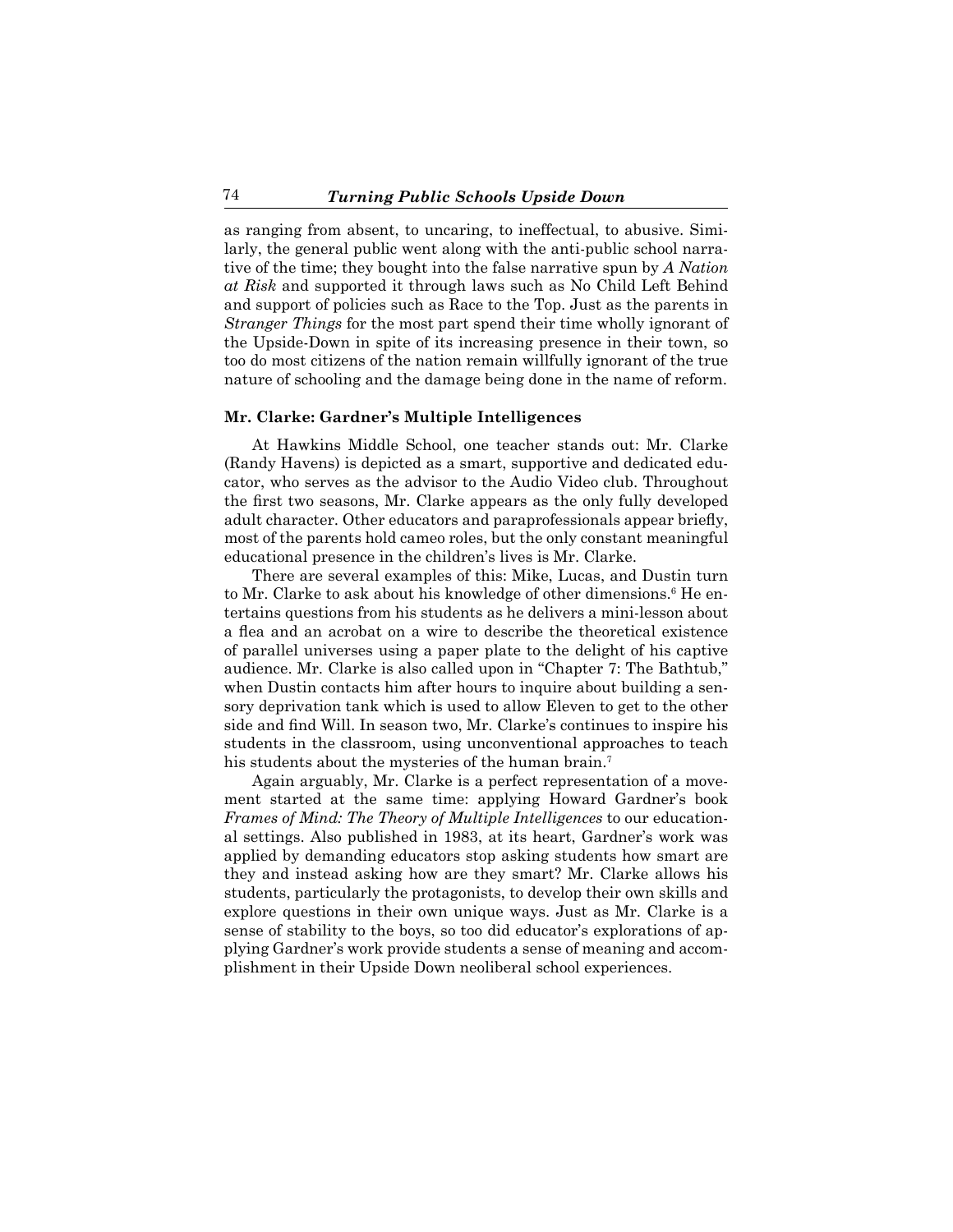## **Conclusion: Neoliberalism as the "Upside Down" of US Schools**

From 2016 to 2020 the Secretary of Education (and 17<sup>th</sup> in line of succession to the President) was Betsy DeVos, arguably the ultimate neoliberal education officer. In a 2015 speech, DeVos made the following comments:

We are the beneficiaries of start-ups, ventures, and innovation in every other area of life, but we don't have that in education because it's a closed system, a closed industry, a closed market. It's a monopoly, a dead end. And the best and brightest innovators and risk-takers steer way clear of it. As long as education remains a closed system, we will never see the education equivalents of Google, Facebook, Amazon, PayPal, Wikipedia, or Uber. We won't see any real innovation that benefits more than a handful of students… many Americans rightly admire entrepreneurial pluck. Shouldn't the intelligence and creativity of Silicon Valley's markets be allowed to cascade down over public education, washing the system clean of its encrusted bureaucracy? (Blakely para. 4)

However, as article author Jason Blakely points out, DeVos represents the latest in a "decades-long struggle between two models of freedom one based on market choice and the other based on democratic participation" (para. 6). There are many reasons for caution when applying neoliberal principles to education: failure of a school is a significant public loss, it creates educational deserts, it most significantly negatively impacts the poor and creates a never-ending cycle of failure for low-performing communities. This leads to the growing inequalities between classes and the shrinking middle class in this nation.

 Just as neoliberal experiments with education have a profound effect on society as a whole, so too in *Stranger Things* does Hawkins National Laboratory and the experiments conducted there had a profound effect on the town and its inhabitants. However, it is Hawkins middle and high schools that are at the heart of *Stranger Things*. In the first episode Hawkins Middle School is depicted as a regular middle school, where Dustin, Lucas, and Mike are subjected to bullying as they make their way to school. Dustin is especially targeted because of his medical condition (cleidocranial dysplasia, missing his adult teeth). Hawkins High School is the site of several significant events, such as when Steve approaches Nancy Wheeler (Natalia Dyer) near her locker to invite her to his party. Schools and schooling are depicted as a site of suffering (bullying), comfort (the assembly in Will's honor), resource (thanks to its dedicated educators), struggle (where good defeats evil), and hope (the school dance).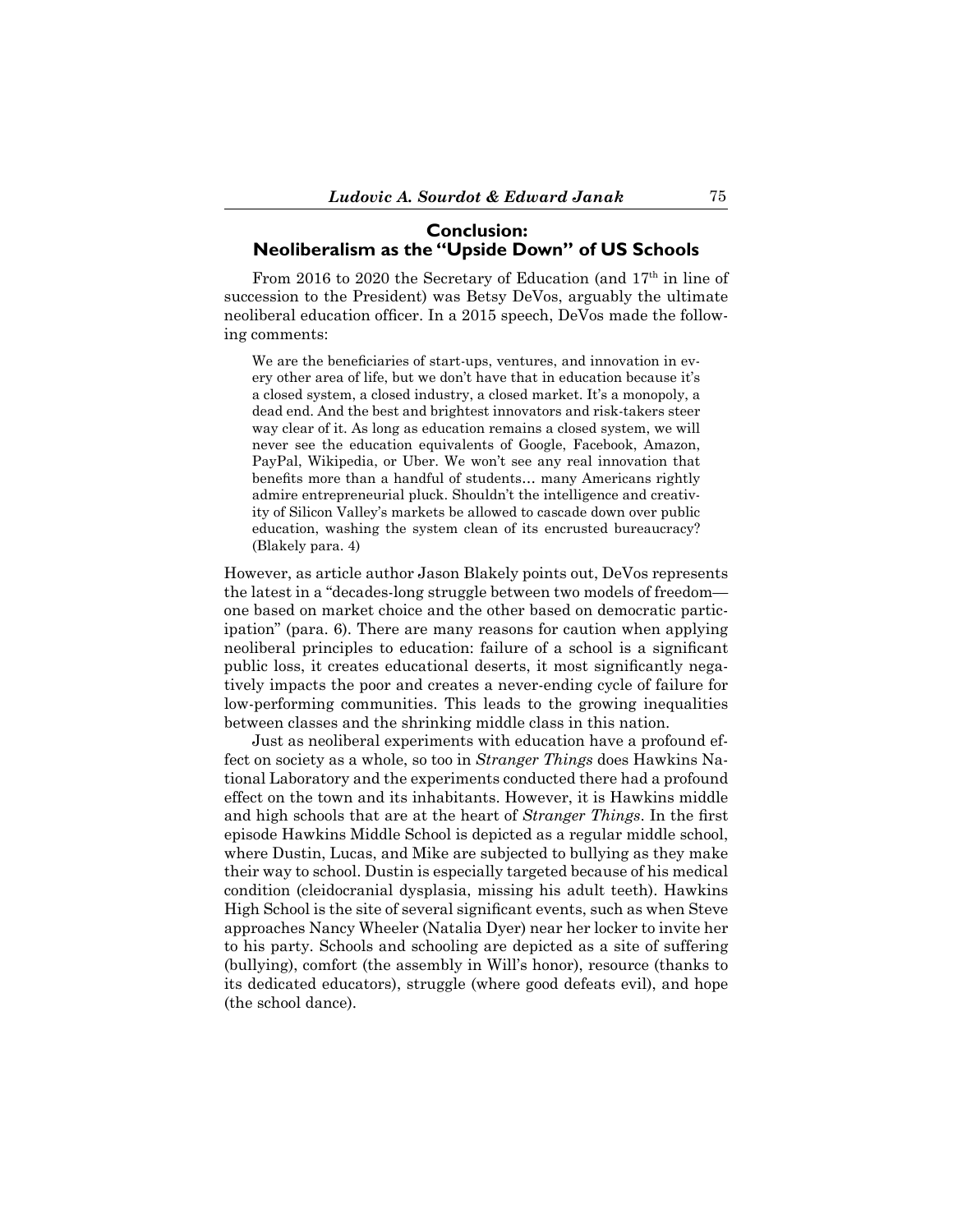We know from the interviews they gave since the show premiered that the Duffer Brothers used their own upbringing in suburban North Carolina when writing *Stranger Things.* However, the school in *Stranger Things*, appears to be so far removed from the depictions of schools and education in America as described in *A Nation at Risk.* Could Secretary of Education Terrell Bell have been wrong? What about the report produced by the Commission on Excellence in Education? Was it accurate? Is our nation still at risk? Was it ever at risk in the first place? Scholars and education observers are still divided on the issue. However, current neoliberal rhetoric around the perceived failings of public schools and insistence on various forms of privatization as being the only solution ignore the reality that the public schools can be, and are well worth, preserving in the national interest. Indeed many of the recommendations found in ANAR, never before implemented, still warrant discussion today. Like the show, the 1980s are back.

 Through *Stranger Things* the Duffer Brothers allowed its audience to dive back into the 1980s, they shared with the viewer their take on Hawkins, Indiana, its people, schools, institutions, welcomed and uninvited guests in 1983. They also gave us an opportunity to reexamine the Upside-Down of education reform through their work. Just as the Party ultimately overcame the Upside-Down, can our current public schools overcome the neoliberal attacks and begin improving themselves once again? Stranger things have happened…

## **Notes**

<sup>1</sup> This article builds and extends upon the following: Ludovic Sourdot, "The Upside-Down of Education Reform during the Reagan Era: A Re-Examination of Education Policies through Stranger Things," In K. J. Wetmore (Ed.). *Uncovering Stranger Things: Essays on Eighties Nostalgia, Cynicism, and Innocence in the Series*, pp. 205-214 (McFarland, 2018).

<sup>2</sup> For a more nuanced examination of these periods, see Edward Janak, *A Brief History of Schooling in the United States: From the Colonial Era to the Present* (Palgrave Pivot, 2019).

<sup>3</sup> For more information on this see Alyson Leah Lavigne & Thomas L. Good, *Teacher and Student Evaluation: Moving Beyond the Failure of School Reform* (New York: Routledge, 2013).

<sup>4</sup> For more on this see Joel Bakan, "Chapter 5: Corporations Unlimited," *The Corporation: The Pathological Pursuit of Profit and Power* (New York: Free Press, 2005), 111-138.

<sup>5</sup> After 8 years in office, there were 138 Reagan officials convicted, indicted, or the subject of official misconduct or criminal violations. See "List of Reagan Administration Convictions", Dailykos.com, https://www.dailykos.com/ stories/2005/10/17/157477/- (retrieved January 3, 2021).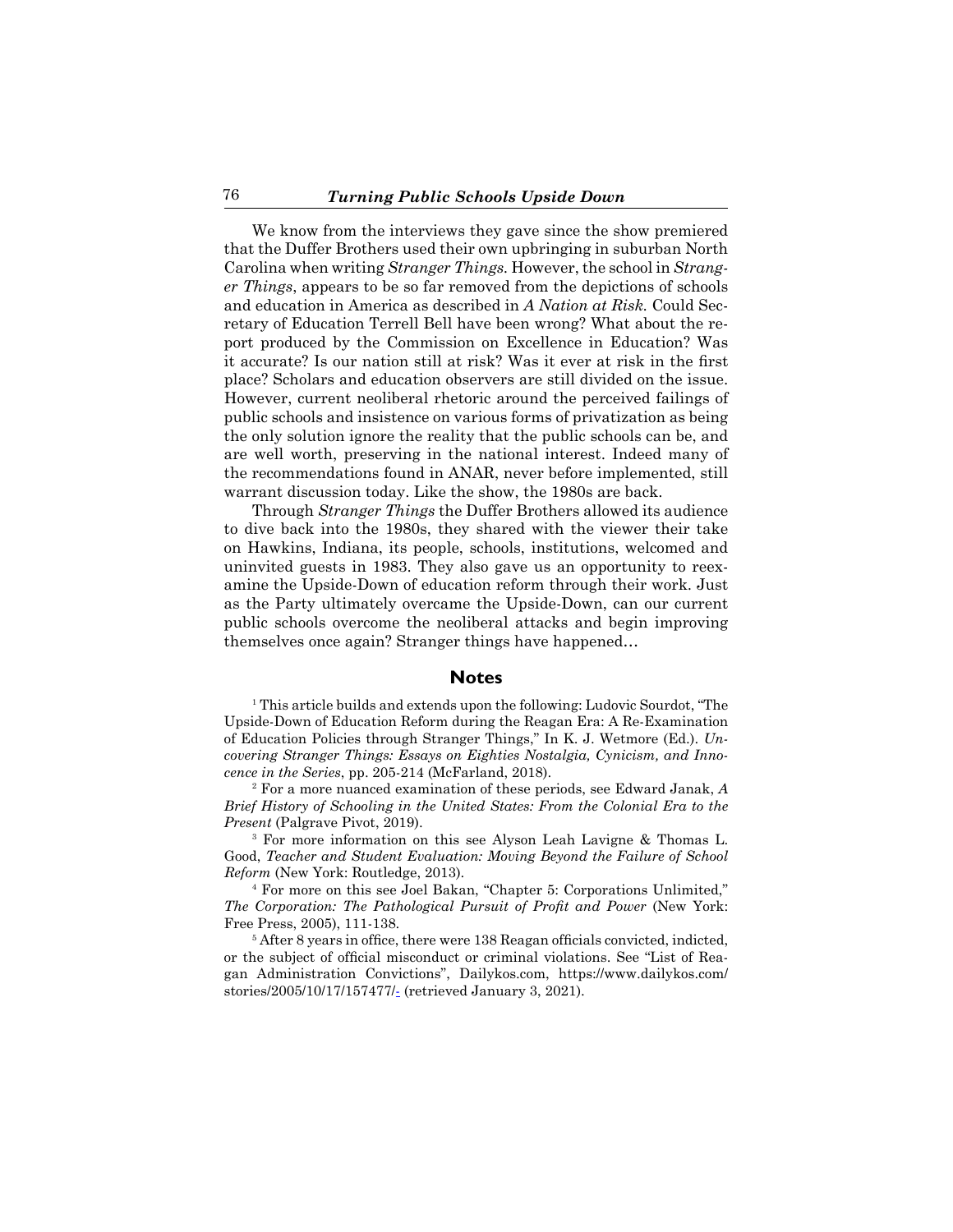<sup>6</sup> *Stranger Things*, "Chapter 5: The Flea and the Acrobat."

<sup>7</sup> Mr. Clarke tells the story of Phineas Gage, a railroad construction foreman who suffered a traumatic brain injury and whose case was critical in helping the medical community in beginning to understand brain functions. *Stranger Things* Season 2, Episode 3.

### **References**

- Allen, G. Intertextuality. *The literary encyclopedia.* http://www.litencyc.com/ php/stopics.php?rec=true&UID=1229. Retrieved January 2, 2021.
- Ansary, T. (2007). Education at risk: Fallout from a flawed report. *Edutopia*. https://www.edutopia.org/landmark-education-report-nation-risk. Retrieved December 9, 2021.
- Apple, M.W. (2006). Understanding and interrupting neoliberalism and neoconservatism in education. *Pedagogies: An International Journal*, *1*(1), 21-26.
- ASCD. (April 2013). A nation at risk? *Policy Points*. https://files.ascd.org/ staticfiles/ascd/pdf/siteASCD/publications/policypoints/policypoints-a-nation-at-risk.pdf. Retrieved December 9, 2021.
- Bakan, J. (2005). *The corporation: The pathological pursuit of profit and power*. New York: Free Press.
- Baltodano, M. (2007). Neoliberalism and the demise of public education: The corporatization of schools of education. *International Journal of Qualitative Studies in Education*, *25*(4), 487-507.
- Blakely, J. (2017, April 17). How school choice turns education into a commodity. *The Atlantic.*
- Bell, T. H. (2008). *The thirteenth man: A Reagan cabinet memoir*. New York: Free Press.
- Berliner, D. C., & Biddle, B .J. (1995). *The manufactured crisis: Myths, fraud, and the attack on America's public cchools*. New York: Basic Books.
- Carela, B. M. (2019). Neoliberalism in the early childhood education classroom: From deficit to empowerment. *International Critical Childhood Policy Studies, 7*(2), 73-94.
- Carpenter, B. S., & Sourdot, L. A. (2010). What are you watching?: Considering film and television as visual culture pedagogy. In J. A. Sandlin, B. D. Schultz, & J. Burdick (Eds.), *Handbook of public pedagogy* (pp 444-455). New York: Routledge.
- Davies, B., & Bansel, P. (2007). Neoliberalism and education. *International Journal of Qualitative Studies in Education*, *20*(3), 247-259.
- Duffer, M., & Duffer, R. (2016). *Stranger things*. Netflix.
- Gardner, D. P., Larsen, Y. W., Baker, W., Campbell, A., & Crosby, E. A. (1983). *A nation at risk: The imperative for educational reform*. United States Department of Education.
- Gardner, H. (1983). *Frames of mind: The theory of multiple intelligences.* New York: Basic Books.
- Gautreaux, M. T. (2015). Neoliberal education teform's mouthpiece: Analyzing *Education Week*'s discourse on Teach for America. *Critical Education*, *6*(11), 1-19.